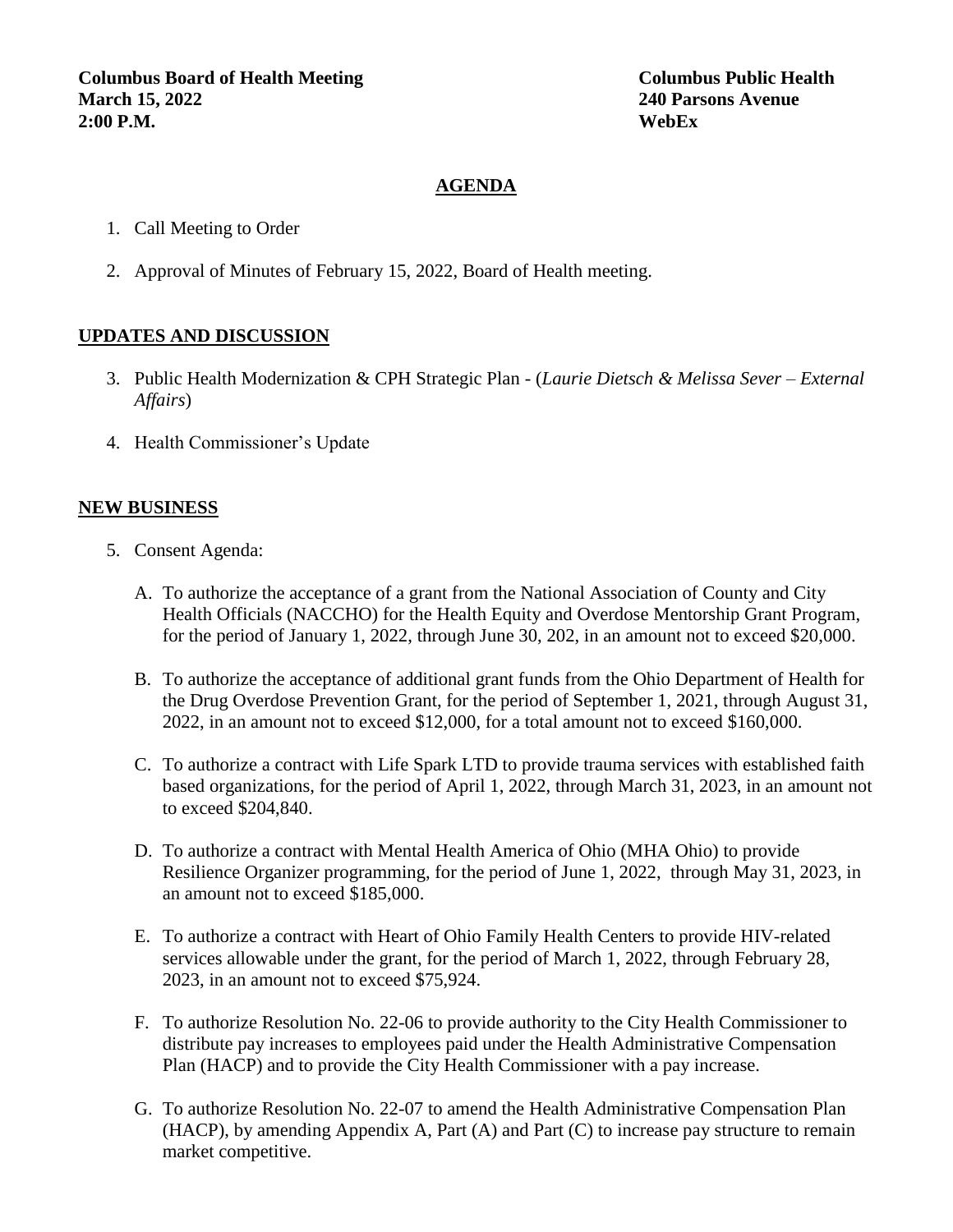- H. To authorize Resolution 22-08 to amend the Health Administrative Compensation Plan (HACP) by amending Appendices B and Appendix D of the Health Administrative Compensation Plan, to adjust pay ranges for Student Intern classifications and to remove, update, or otherwise modify language involving employee health benefits consistent with other City of Columbus compensation plans.
- I. To authorize a contract modification to extend the existing contract with Emocha Mobile Health to provide COVID-19 contacting tracing services, for the period ending April 30, 2022.
- J. To authorize Resolution 22-09 to accept the provisions of Memorandum of Understanding (MOU) 2022-02, amending the collective bargaining agreement ("CBA") between the City of Columbus Board of Health and AFSCME Local 2191, Ohio Council 8, to retitle specific classifications and reassign the pay grade of the classification of Community Clinical Counselor (Violence Intervention), Class Code 1758.

#### ADMINISTRATION

6. To authorize the revised 2022 Health Special Revenue Fund budget to the City of Columbus in the amount of \$41,666,663, an increase of \$2,190,000.

# CLINICAL HEALTH

7. To authorize a contract with OSU Internal Medicine, LLC to provide specialized physician services, for the period of February 1, 2022, through January 31, 2023, in an amount not to exceed \$62,400.

# FAMILY HEALTH

8. To authorize the acceptance of a grant from the US Department of Health and Human Services for the Healthy Start Grant Program, for the period of April 1, 2022, through March 31, 2023, in an amount not to exceed \$447,974.

# SEXUAL HEALTH PROMOTIONS

- 9. To authorize a contract with AIDS Healthcare foundation to provide HIV-related services allowable under the grant, for the period of March 1, 2022, through February 28, 2023, in an amount not to exceed \$375,448.
- 10. To authorize a contract with Equitas Health, to provide HIV-related services allowable under the grant, for the period of March 1, 2022, through February 28, 2023, in an amount not to exceed \$477,996.50.
- 11. To authorize a contract with The Research Institute at Nationwide Children's Hospital to provide HIV-related services allowable under the grant, for the period of March 1, 2022, through February 28, 2023, in an amount not to exceed \$467,431.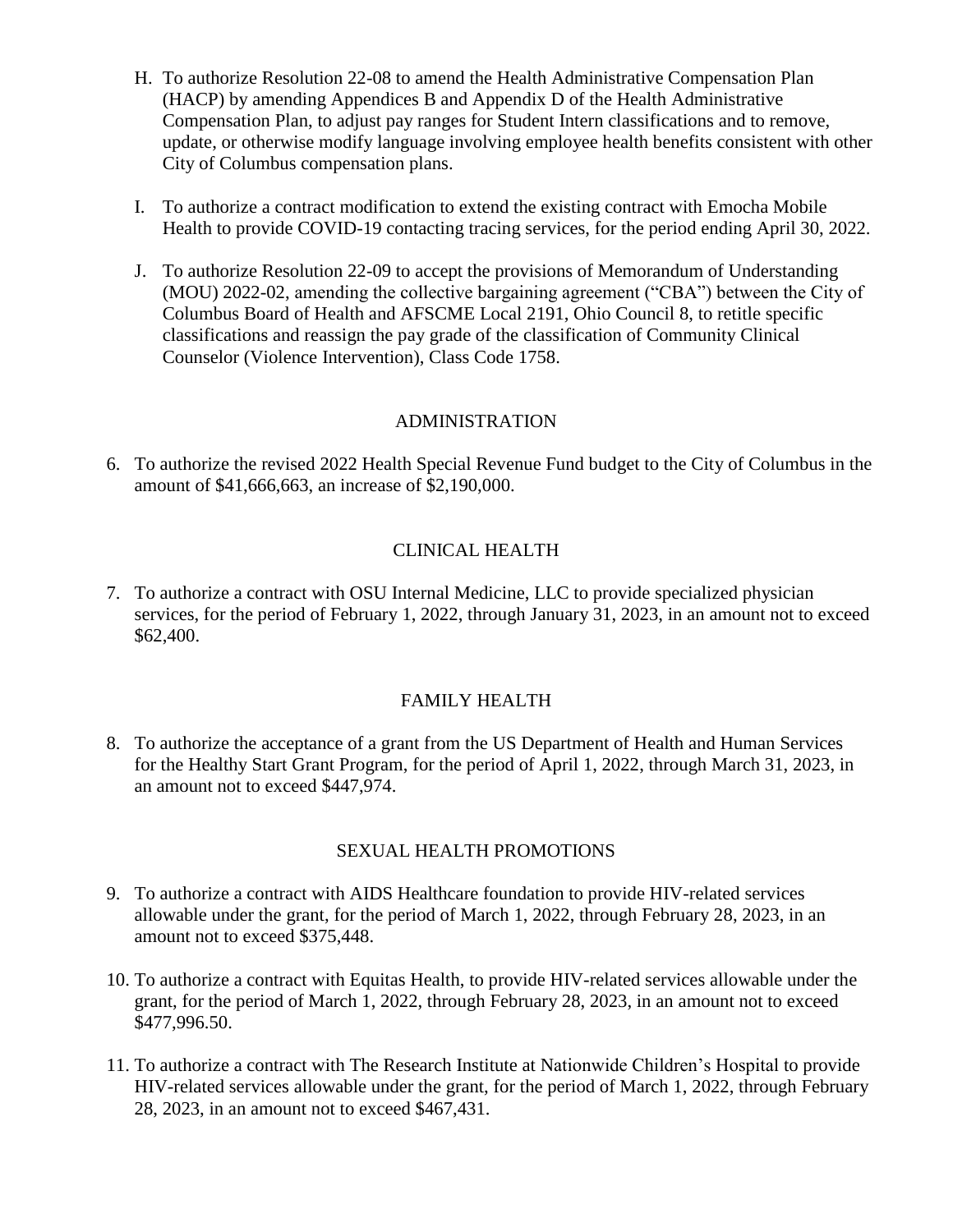- 12. To authorize a contract with The Ohio State University Wexner Medical Center to provide HIVrelated services allowable under the grant, for the period of March 1, 2022, through February 28, 2023, in an amount not to exceed \$319,770.
- 13. To authorize the modification of an existing contract with The Ohio State University for technical assistance services for the STD Surveillance Network (SSuN) grant program, for period of September 30, 2021, through September 29, 2022 in an amount not to exceed \$19,000, for a new total contract amount of \$79,000.
- 14. To authorize a contract with Lancaster-Fairfield Community Action Agency for the HOPWA grant program, for the period of January 1, 2022, through December 31, 2022, in an amount not to exceed \$321,227.
- 15. To authorize a contract with LSS Faith Mission for the HOPWA grant program, for the period of January 1, 2022, through December 31, 2022, in an amount not to exceed \$688,497.67.
- 16. To authorize a contract with Licking County Coalition for Housing for the HOPWA grant program, for the period of January 1, 2022, through December 31, 2022, in an amount not to exceed \$350,424.

# **OTHER BUSINESS**

- 17. Approval of Personnel Items
- 18. Next Scheduled Meeting April 19, 2022, at 2:00 p.m.
- 19. Adjourn Regular Meeting